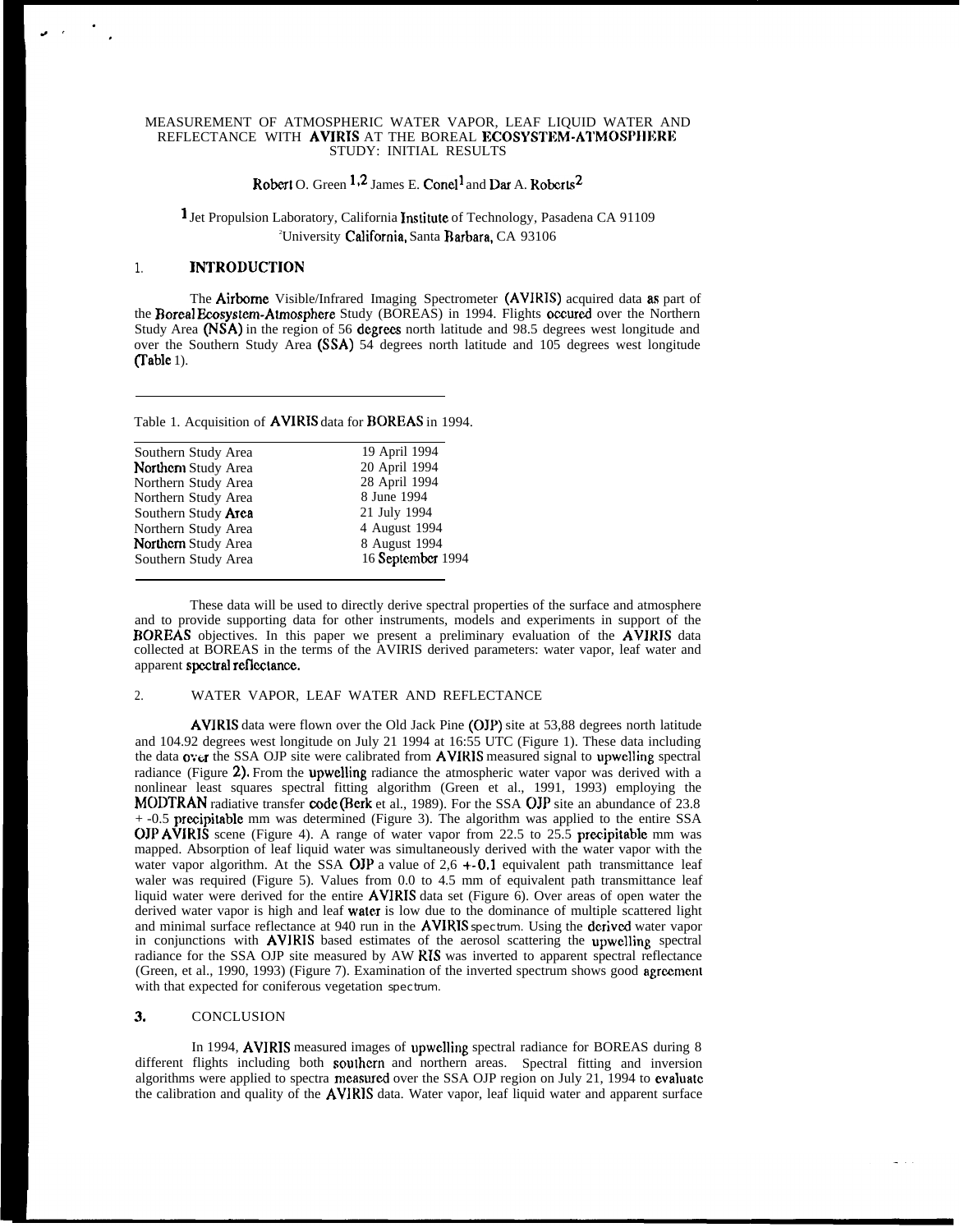reflectance were directly derived from the measured spectra indicating good calibration. Based on this AVIRIS calibration, research may proceed with the derived atmospheric and surface parameter to address the objective of BOREAS.

## 4. FUTURE WORK

AVIRIS derived atmospheric and surface parameter will be compared to equivalent parameter measured by in situ instrumentation. Data measured spanning the eight AVIRIS flights and two regions will be further evaluated with respczt to calibration and inter comparability.

#### **s** ACKNOWLEDGMENTS

This research was carried out at the Jet Propulsion Laboratory, California Institute of technology, under contract with the National Aeronautics and Space Administration.

#### 6. REFERENCES

Berk, a., L. S.Bernstein, and D.C. Robertson, "MODTRAN: A moderate resolution model for LOWTRAN 7", Final report, GL-TR-0122, AFGL, Hanscomb AFB, MA, 42 pp., 1989

Green, R. O,, 1990, "Radiative-transfer-based retrieval of reflectance from calibrated radiance imagery measured by an imaging spectrometer for lithological mapping of the Clark Mountains, California," SPIE Vol. 1298, Imaging spectroscopy of the Terrestrial Environment.

Green, Robert O., James E. Conel, Jack S. Margolis, Carol J. Bmegge, and Gordon L. Hoover, 1991, "An inversion Algorithm for Retrieval of Atmospheric and leaf Water Absorption From AVIRIS Radiance With Compensation for Atmospheric Scattering, "Proc. Third AVIRIS Workshop, JPL Publication 91-28, pp. 51-61.

Green, R. O., J. E. Conel, D. A. Roberts, 1993, "Estimation of Aerosol Optical Depth, Pressure Elevation, Water Vapor and Calculation of Apparent Surface Reflectance from Radiance Measured by the Airborne Visible/Infrared Imaging Spectrometer (AVIRIS) using a Radiative Transfer Code," SPIE, Vol. 1937, Imaging Spcctrometry of the Terrestrial Environment, p. 2-11,

## 7. FIGURES

Figure 1. AVIRIS image of SSA Old Jack Pine region.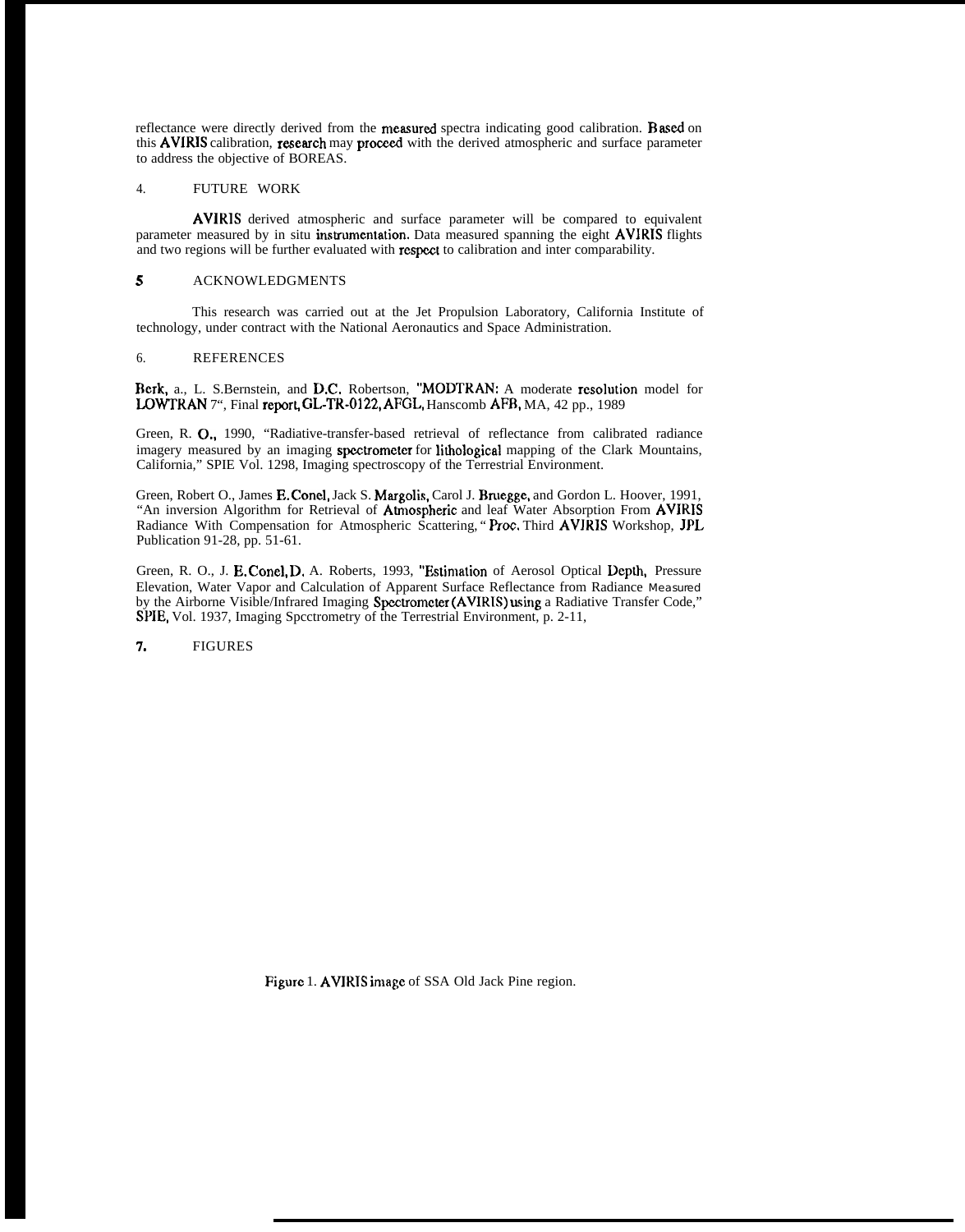Figure 2. Upwelling spectral radiance measured by AVIRIS for the Old Jack Pine site on 21 July 1994.

Figure 3. Nonlinear least squares spectral fit for determination of water vapor.

Figure 4. Image of Water vapor over the SSA Old Jack Pine site.

,.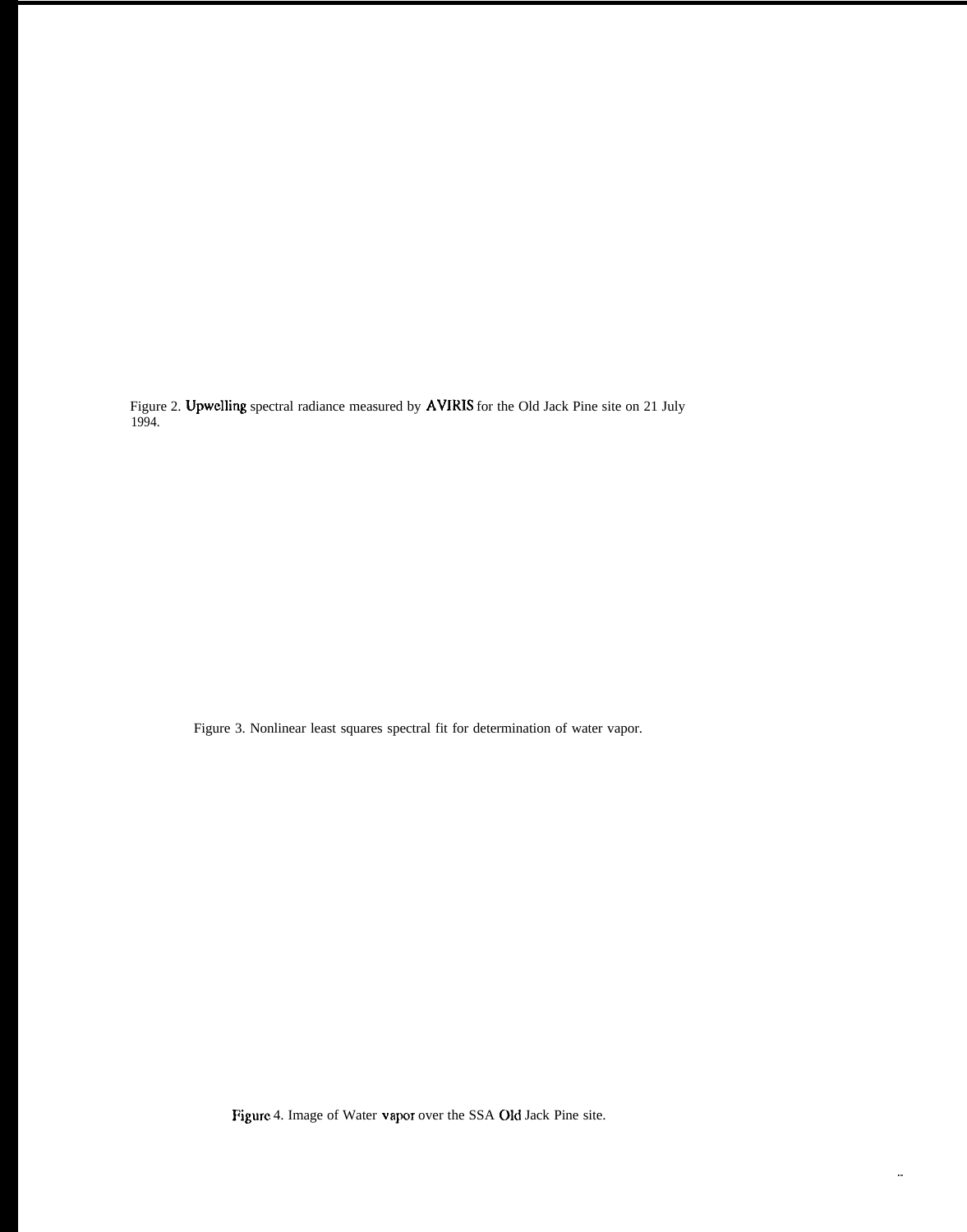Figure 5. Nonlinear least squares spectral fit for determination of absoprtion due to leaf liquid water.

Figure 6. Image of leaf liquid water absorption derived from AVIRIS spectral imagery.

Figure 7. RTC derived surface reflectance for SSA Old Jack Pine site from AVIRIS on 21 July 1994.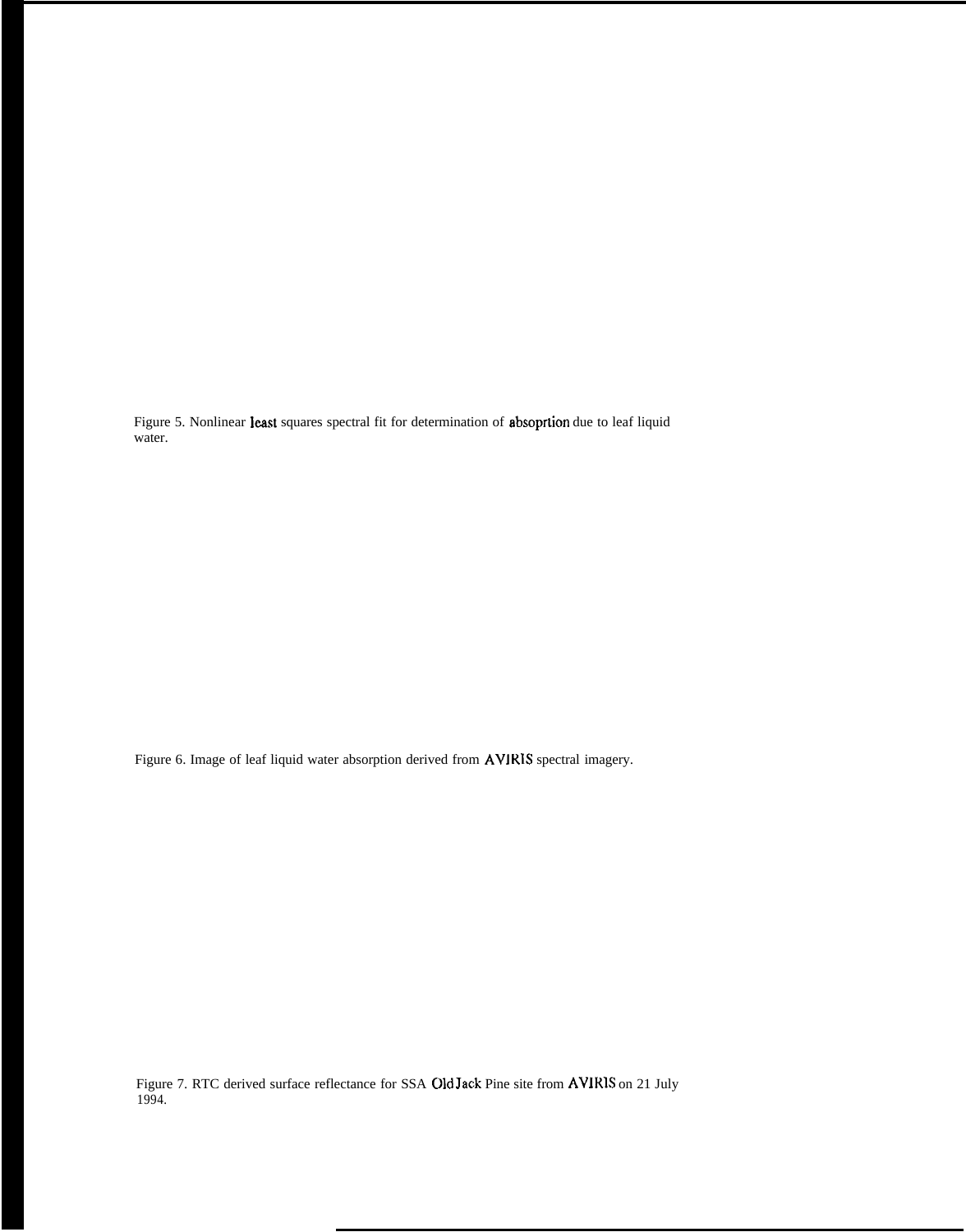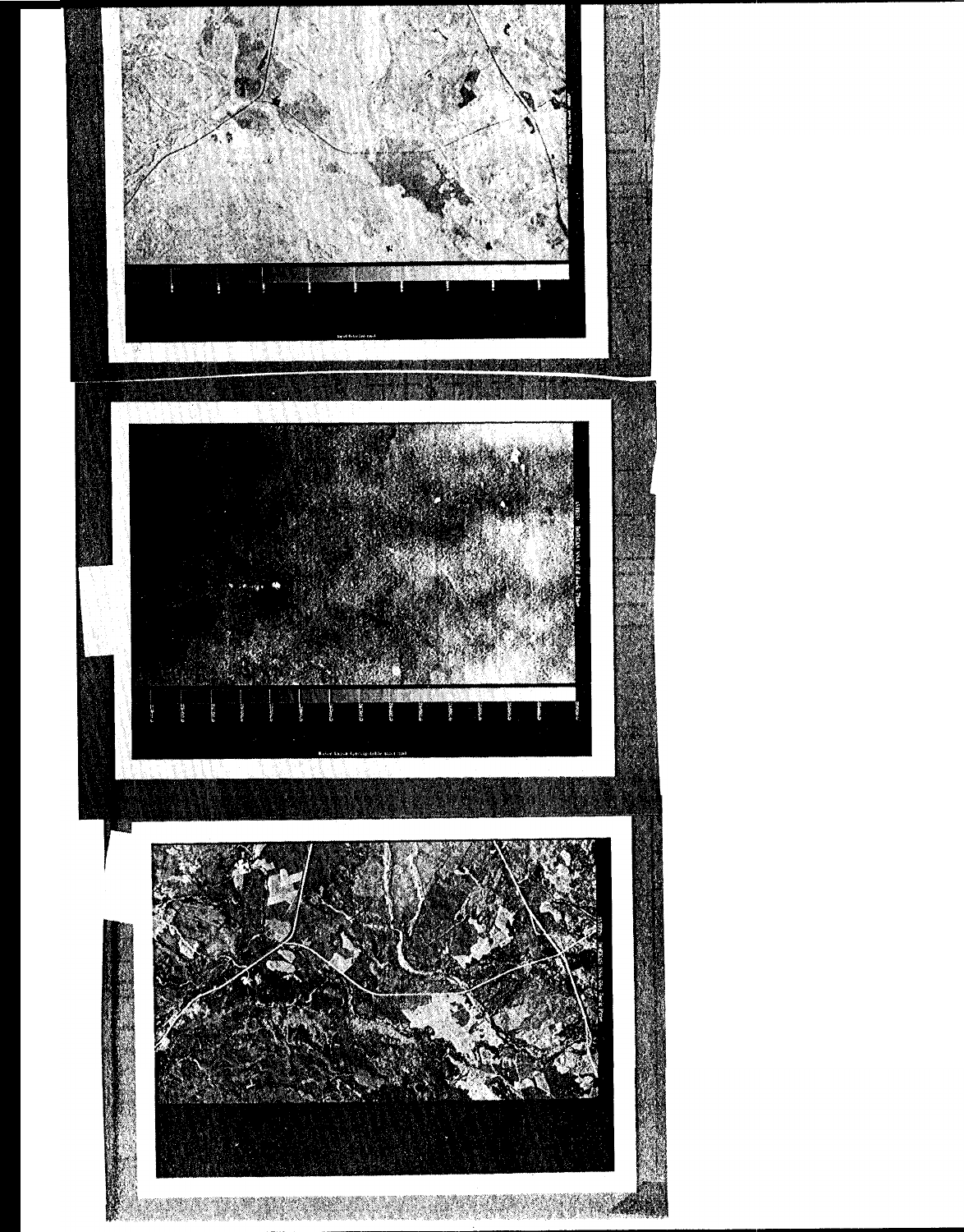

AVIRIS BOREAS SSA OJP Upwelling Radiance 21 July 1994

Chart 1

Page 1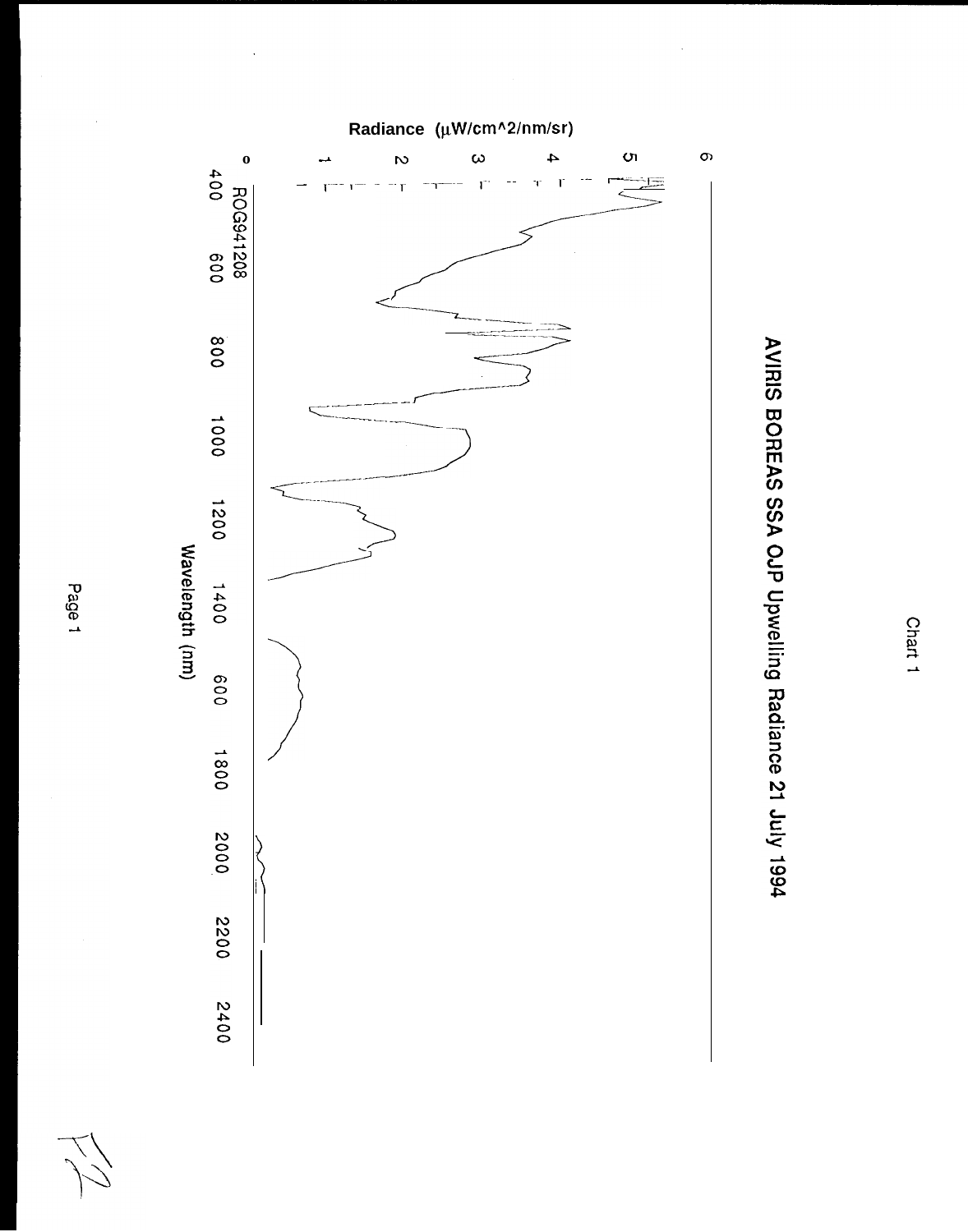



liqfitbor0721.fit Chart 2

Wavelength (nm)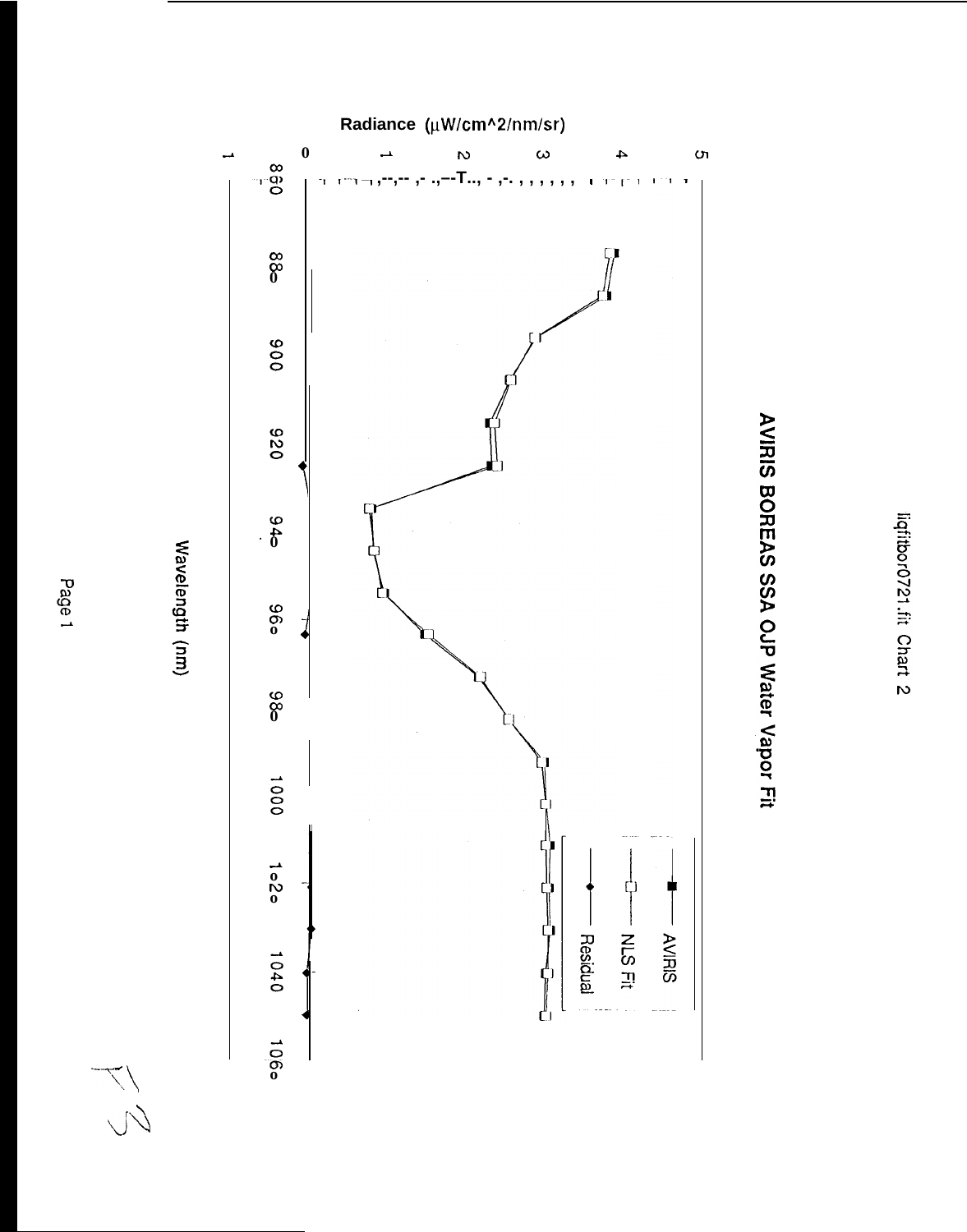liqfitbor0721.fit Chart 3



AVIRIS BOREAS SSA OJP Lea Water Absorption Fit

Wavelength (nm)